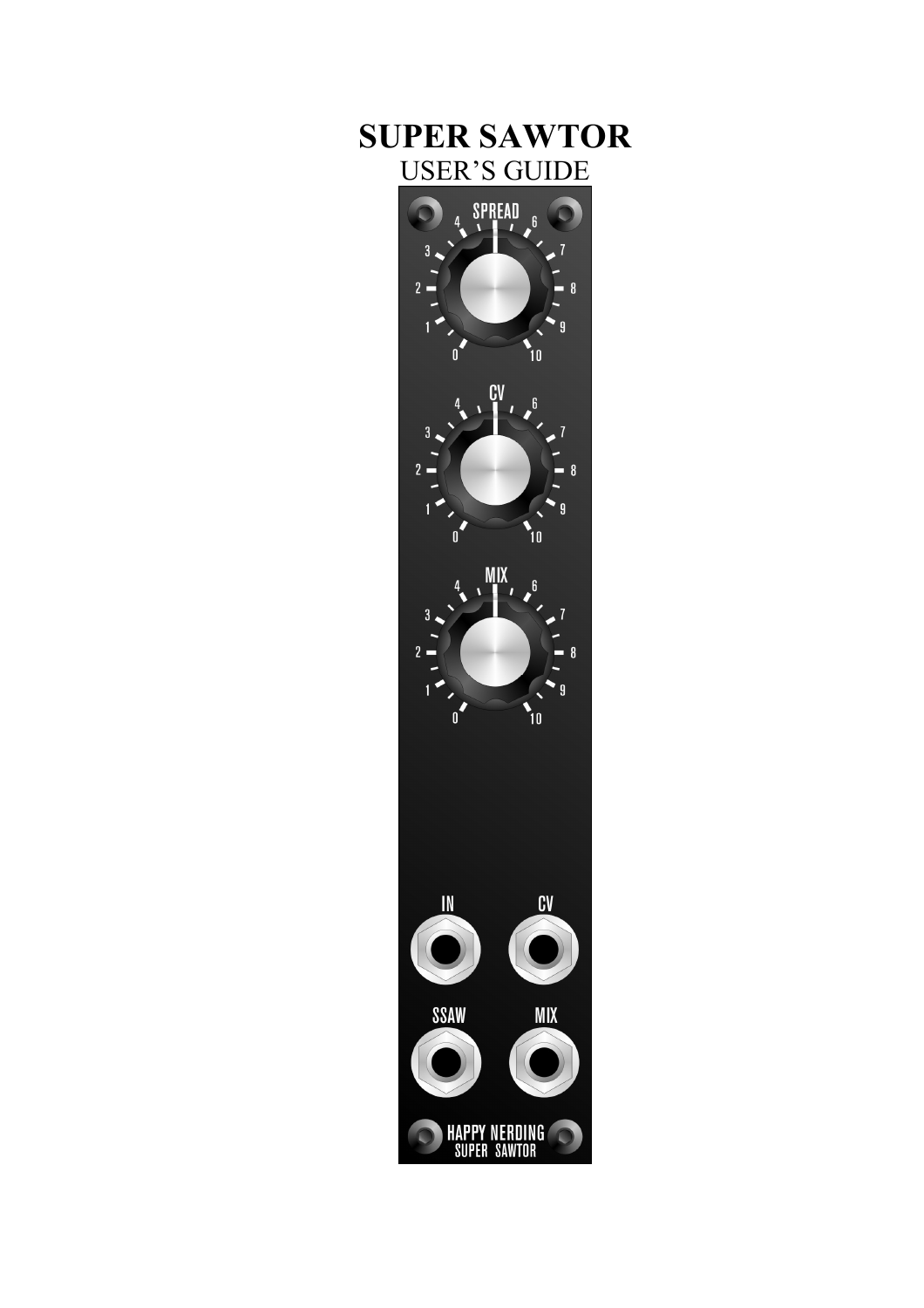#### **MODULE DESCRIPTION**

Super Sawtor is the module designed to produce unison like waveforms from the incoming signal. The best results are achieved using sawtooth, triangle or sine waveforms as an input signal. Unison spread has been tuned to give almost the same type of harmonics smearing as the famous Roland jp80x0 supersaw oscillator. Thus feeding the Super Sawtor with a sawtooth waveform will result in a typical supersaw output.

Though having some common features with sawtooth animators, Super Sawtor gives that vivid tension of the supersaw waveform, which is different to imitation of the multiple oscillators sound most sawtooth animators capable of doing. The main difference is in the approach used: sawtooth animators tend to recreate continuously moving phase shift of the slightly detuned / drifting oscillators; Super Sawtor in its turn creates additional pitched shifted harmonics to the input signal, which gives a different sonic character compared to sawtooth animators.

It is also should be mentioned that Super Sawtor is a completely analog circuit free of aliasing.

No external modulation sources are required for proper operation of the module. However the user can add changes and modulation to the manually set "Spread" amount by using "CV" input and adjusting "CV" knob to the desired degree.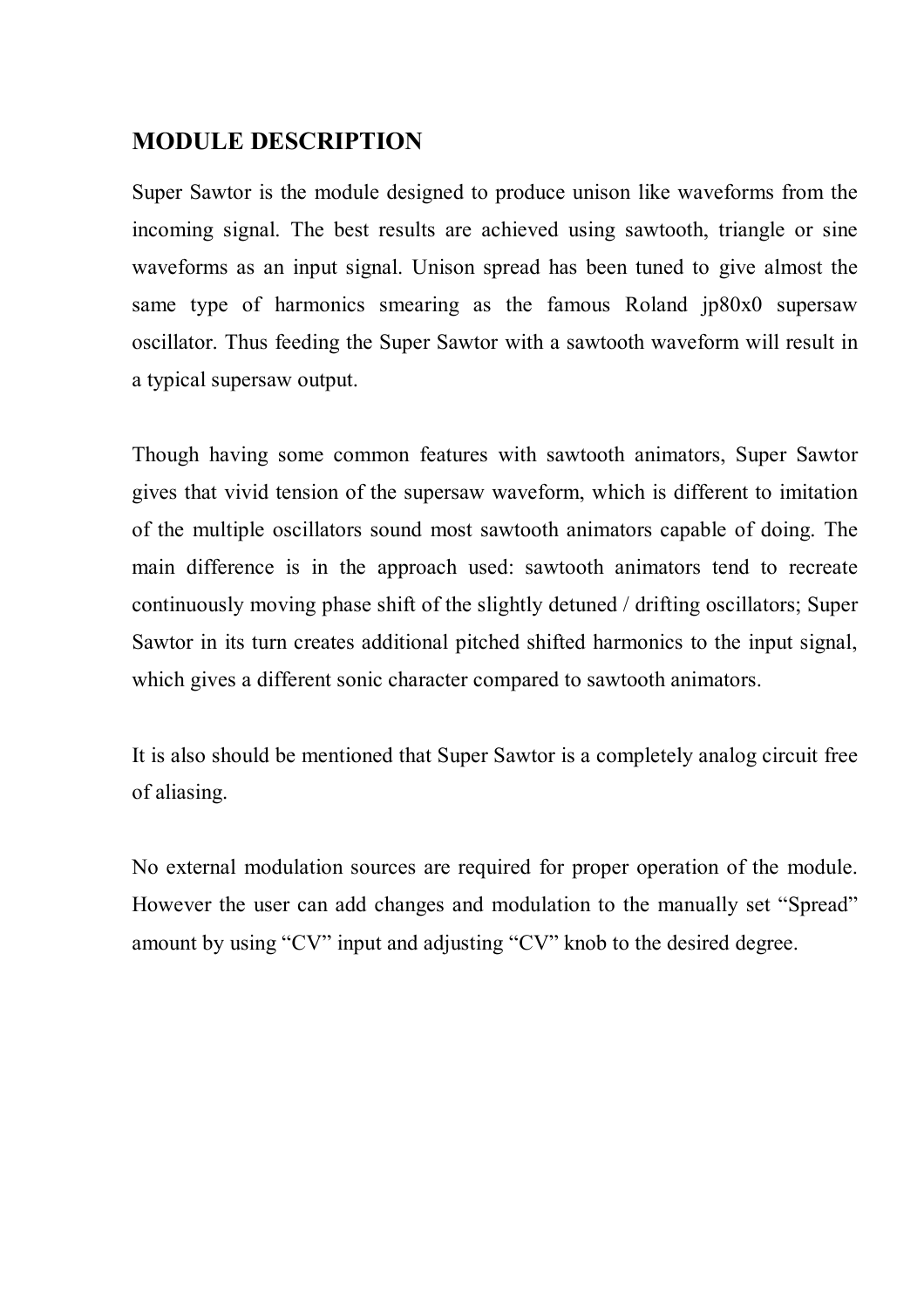#### **SPECIFICATIONS**

**input level:**  $-5V$   $\ldots +5V$  (can also accept inputs ranging from  $[-2.5V]$ ...  $+2.5V$ ] to [-15V…+15V] using onboard trimmers) **output level:** averages around -5V ... + 5V **output impedance**: 1 kOhm **module depth**: 3 cm or 1,5 inches **power consumption:** +50 /-50 mA at +/-15 Vdc

### **CONTROLS DESCRIPTION**

**SPREAD** – scale dial is from 0 to 10. This control sets frequency spread of the additional harmonics generated by the Super Sawtor in relation to the pitch of the incoming signal. By increasing the "Spread" amount the user shifts additional harmonics proportionally further from the central pitch, so the unison effect becomes more dramatic and the sonically perceived beating rate increases as well.



SPREAD amounts at 2, 5, 10 dial positions and their respective spectrums.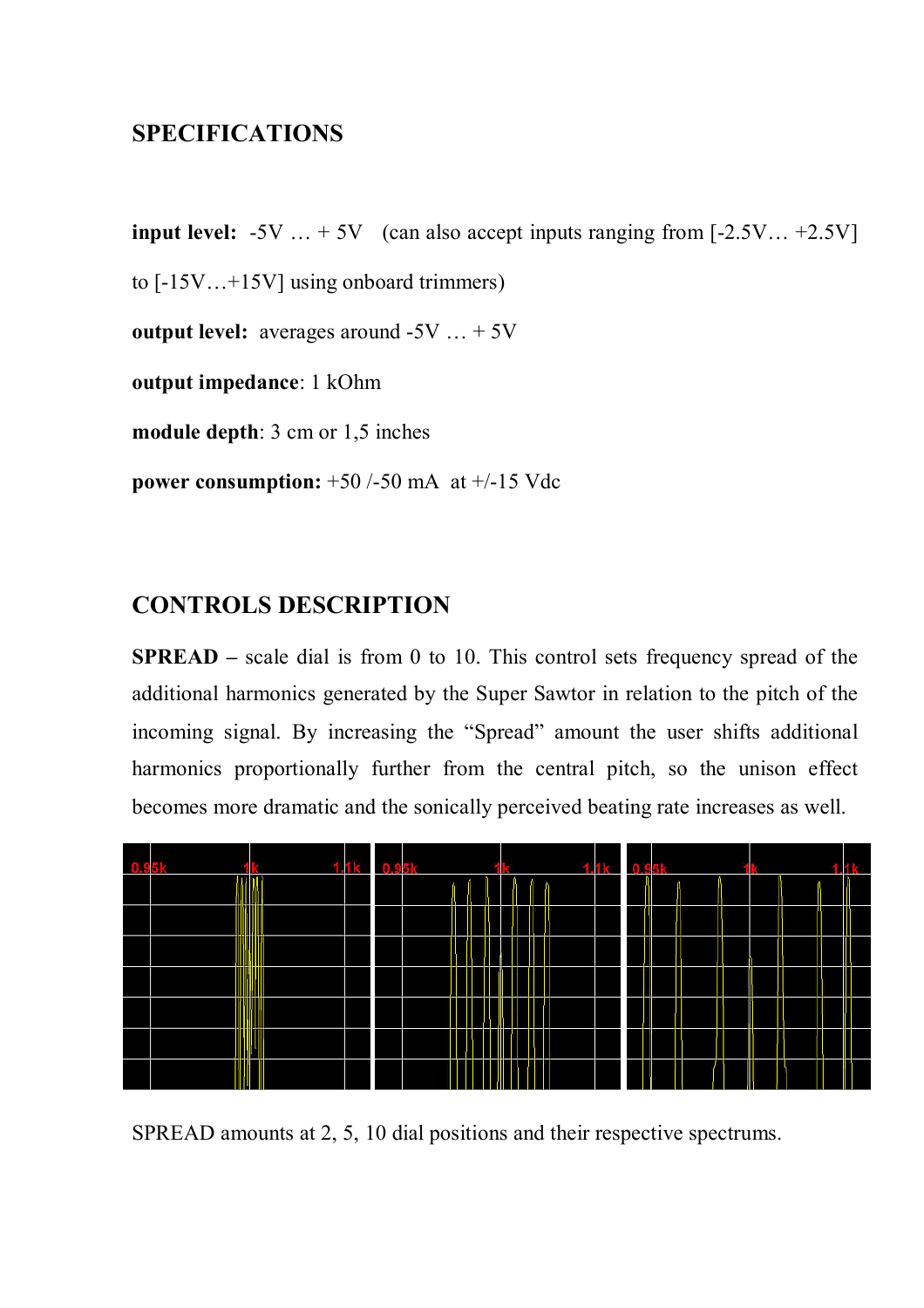Please be informed regarding some peculiarities of our hearing:

- 1) our brain will get accustomed to quite large "spread" amounts in some time, so you may want to set it even more, though this raised value most probably will be considered higher than needed when you listen to the result with fresh ears next day;
- 2) supersaw waveform is perceived as less bright compared to a single saw oscillator due to a presence of much higher number of harmonics. This is treated by raising high frequencies by any dedicated equalizer in cases when a brighter sound is needed. That is why so many classic supersaw patches exhibit high frequencies boost.

**CV –** scale dial is from 0 to 10. Any signal applied to the CV input will be internally added to the manually set "Spread" amount. So the "CV" knob changes the effect CV input signal has on the spread. Bipolar CV signal will allow to change the spread in both directions, while unipolar signal will change the spread only in one direction: positive signal will increase the spread and negative signal will decrease it.

Please note that internal spread value can not be below zero (0 VDC). Thus applying negative CV signal and raising CV knob to a relatively high setting may lead to some negative amounts of the internal spread values, which will have no sonic impact.

This is better illustrated on the below images:

Lets set Spread to its middle position; -5V … 0V triangle is applied to the CV input; CV amount is at max setting.



internal DC voltage tri input (negative) signal





Manual spread CV IN Internally combined Spread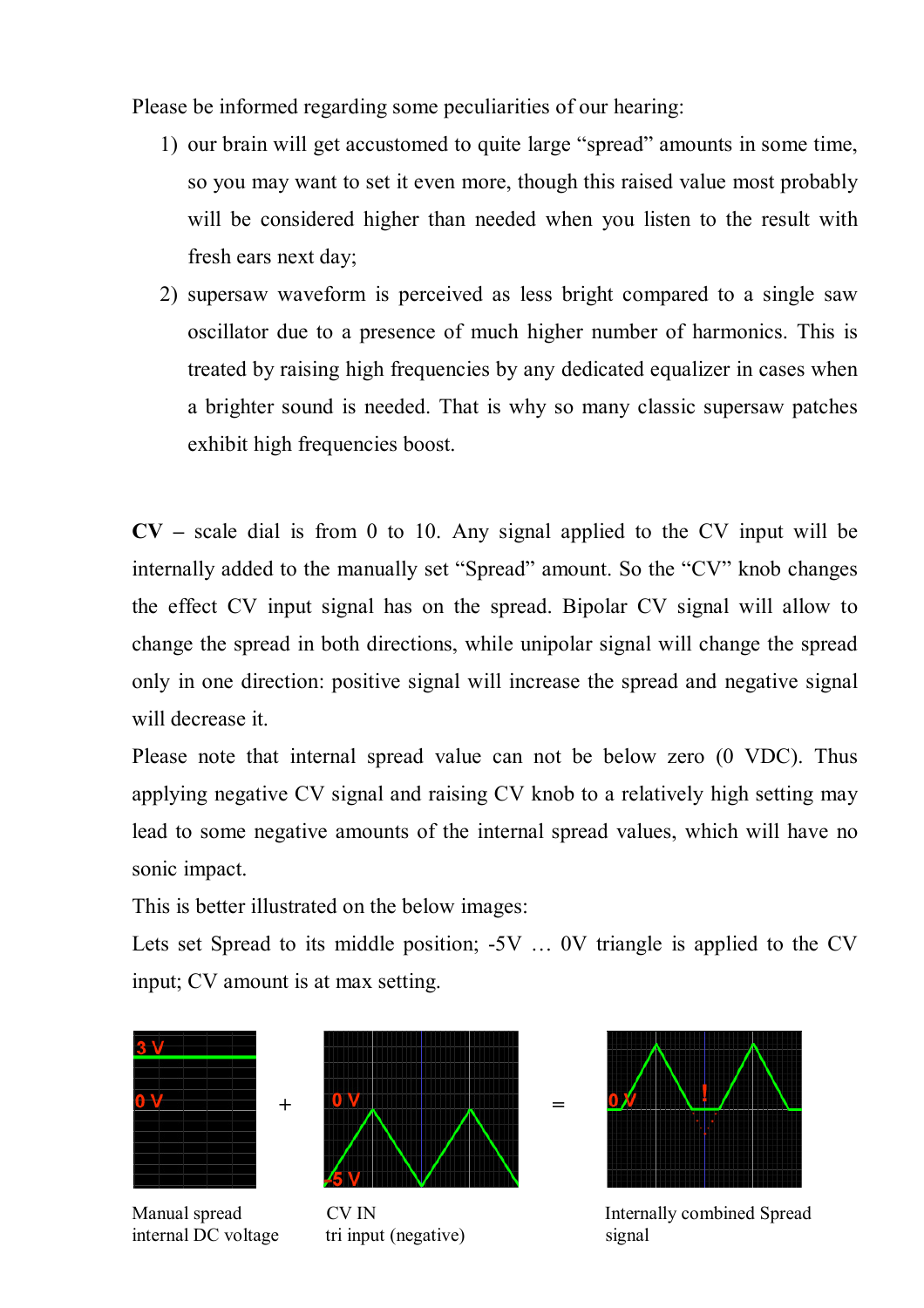As you can see from the pictures, some combinations of the CV modulation signal and manual Spread amounts will give "holes" in the combined internal spread voltage. These "holes" may give the desired modulation of the spread, otherwise should be avoided by proper selection of the CV INPUT signal and knobs values.

**MIX –** scale dial is from 0 to 10. This knob internally mixes the input signal (0 dial position) and the supersaw output.

**IN** – input to be processed. Any AC signal, preferably  $-5V$  …  $+ 5V$  (10 V pk-pk) with rising slope. Square wave will not work.

**CV –** control voltage input for Spread modulation. Can be either AC or DC.  $-5V$   $\ldots$  + 5V input voltage range is welcome.

**MIX –** the resulting mixed waveform output. The mix amount is set by the **MIX** knob.

**SSAW –** 100% wet supersaw output. The **MIX** knob does not affect this output.

**POWER INPUT** - male 4 pin MTA-156 PCB mount connector - a standard MOTM power connector. To be plugged to a regulated +15Vdc and -15Vdc PSU only when the power supply is OFF. Mind the proper positioning on the pins.